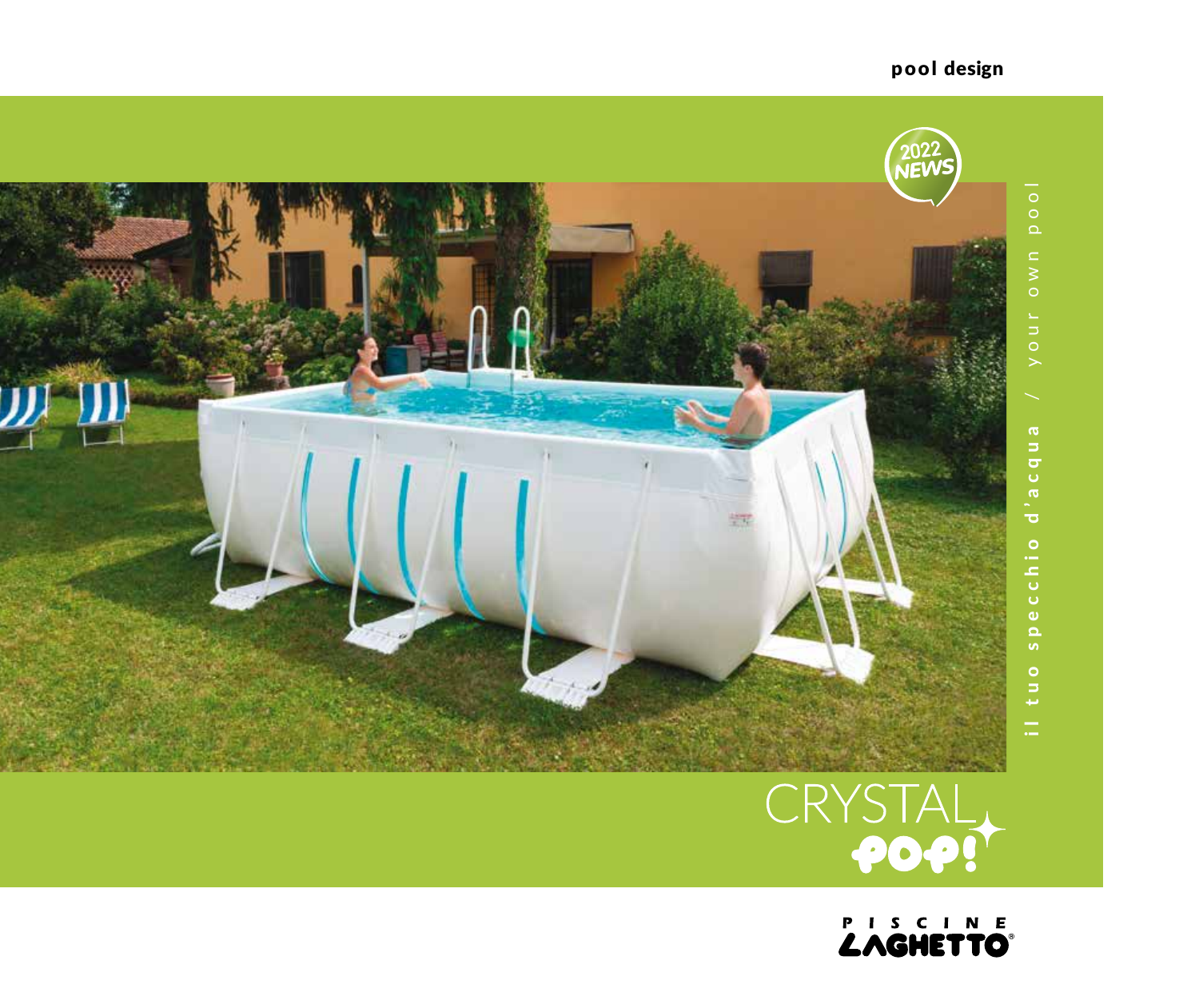

### TRANSPARENCY IS FASHION

**Crystal Pop** is the newest member of the Pop! family and shares its fashion attitude as well as its details and technical features.

The "extra touch" is the transparency that makes Crystal Pop beautiful both day and night through a play of windows and internal light.

## LA TRANSPARENCE EST À LA MODE

**Crystal Pop** est le dernier membre de la famille Pop! et partage son attitude mode ainsi que ses détails et caractéristiques techniques.

La "touche supplémentaire" est la transparence qui, par un jeu de fenêtres et de lumière intérieure, rend Crystal Pop magnifique de jour comme de nuit.



Day & Night



# LA TRASPARENZA È DI MODA

**Crystal Pop** è la nuova nata della famiglia Pop! e ne condivide l'attitudine fashion oltre che i dettagli e le caratteristiche tecniche.

Il "tocco in più" è la trasparenza che attraverso un gioco di finestrature e la luce interna rendono Crystal pop bellissima sia di giorno che di notte.

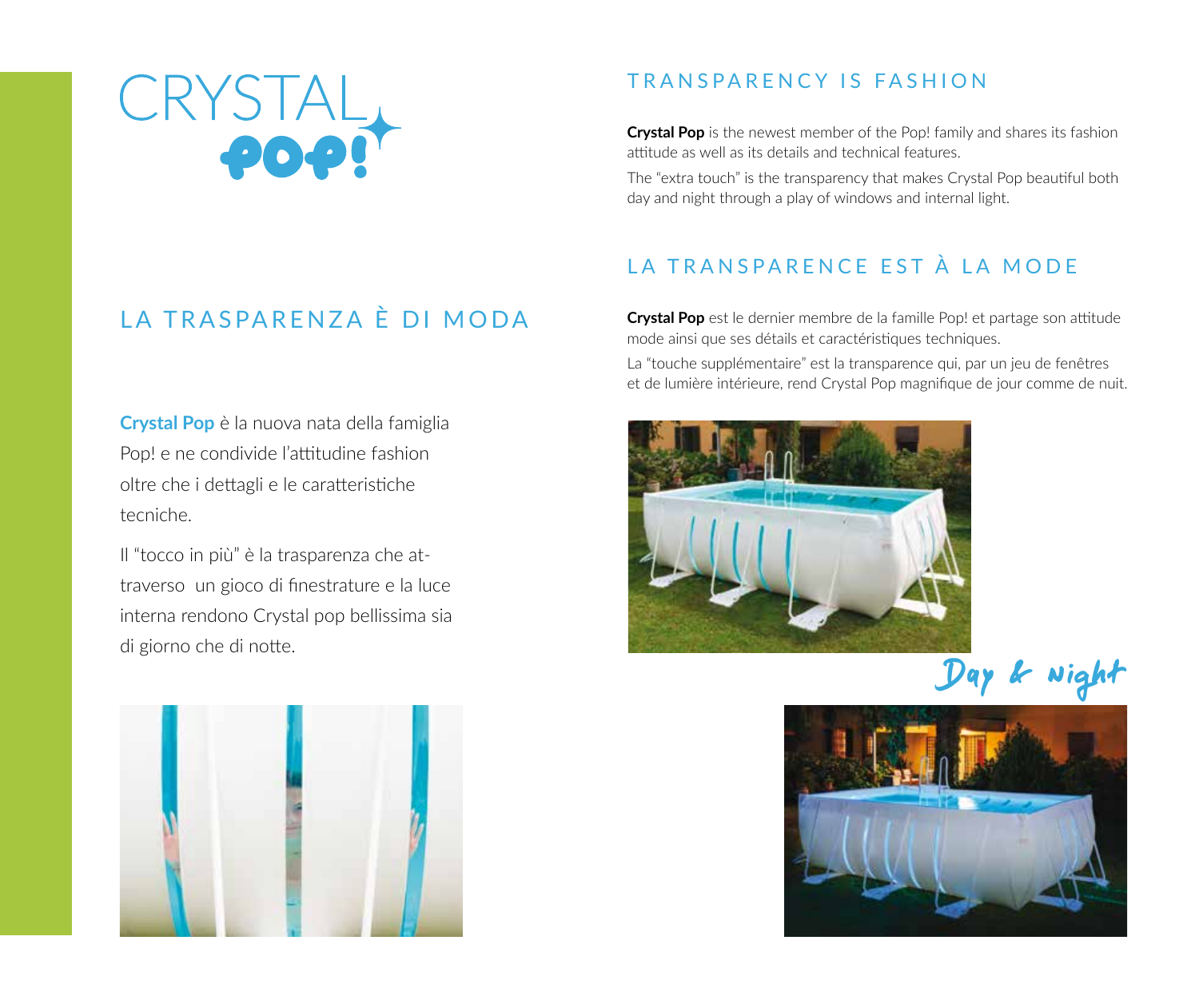#### **COLORI > COLOURS > COULEURS**



### **DOTAZIONI DI SERIE**

- > Faretti a Led
- > Scala di sicurezza
- > Impianto di filtrazione e trattamento acqua esclusivo Laghetto
- > Speciali blocchi di appoggio per il montaggio su prato

### **equipment**

- > LED spot light
- > Safety ladder
- > Laghetto exclusive filtration system and wate
- > Special foot support for ground assembling

#### **equipement**

- > Projecteur à Led
- > Échelle de sécurité

CRY

- > Système de filtration et de traitement exclusifs Laghetto
- > Cales sous pieds spécialement conçues pour montage sur gazon

| er treatment |  |  |
|--------------|--|--|

**WARRANTY** 













| MOD. | <b>COLORI DISPONIBILI 2022</b><br>available colours<br>couleurs disponibles | SPECCHIO D'ACQUA<br>water size<br>miroir d'eau<br>(m) | ALTEZZA ACQUA<br>water height<br>hauteur de l'eau<br>(m) | <b>DIMENSIONI TOTALI</b><br>total encumbrance<br>encombrement total<br>(m) | <b>VOLUME</b><br>(mc) | î<br>ਫ਼ |
|------|-----------------------------------------------------------------------------|-------------------------------------------------------|----------------------------------------------------------|----------------------------------------------------------------------------|-----------------------|---------|
|      |                                                                             | $2,80 \times 4,00$                                    | 1,20                                                     | $3,84 \times 5,04$                                                         | 13,5                  |         |
|      |                                                                             | 2,80 x 5,30                                           | 1,20                                                     | $3,84 \times 6,34$                                                         |                       |         |

the measures are indicatives dimensions indicatives the measures are indicatives dimensions indicatives **misure indicative (non vincolanti)**



**GARANZIA PISCINA: 3 ANNI** POOL WARRANTY: 3 YEARS | GARANTIE BASSIN: 3 ANS

**GARANZIA ACCESSORI: 2 ANNI** ACCESSORIES WARRANTY: 2 YEARS | GARANTIE ACCESSOIRES: 2 ANS Designed and made in Italy.

Friendly materials according to the European standards of safety and non-toxicity.

Laghetto quality, leader for 40 years.